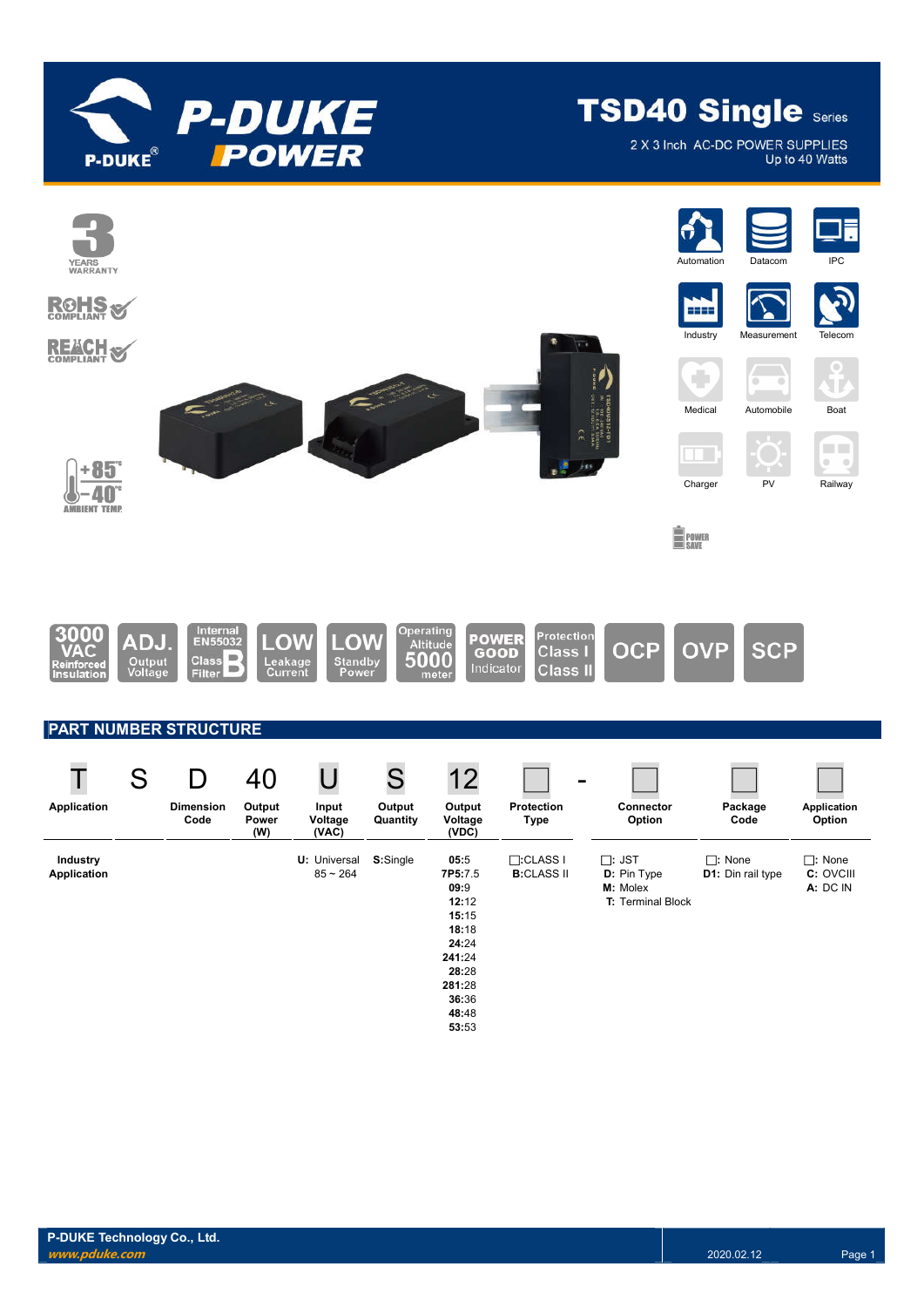

# **TECHNICAL SPECIFICATION** All specifications are typical at 230VAC input, full load and 25℃ unless otherwise noted

| <b>Model</b><br><b>Number</b>              | Input Range | <b>Output Voltage</b> | <b>Output Current</b><br>Natural convection | Max.<br><b>Output Power</b> | Input Power<br>@ No Load | Efficiency | <b>Maximum</b><br><b>Capacitor Load</b> |
|--------------------------------------------|-------------|-----------------------|---------------------------------------------|-----------------------------|--------------------------|------------|-----------------------------------------|
|                                            | <b>VAC</b>  | <b>VDC</b>            | A                                           | W                           | W                        | $\%$       | μF.                                     |
| <b>TSD40US05-D</b><br><b>TSD40US05-T</b>   | $85 - 264$  | 5                     | 8                                           | 40                          | 0.11                     | 90         | 16000                                   |
| TSD40US7P5-D<br>TSD40US7P5-T               | $85 - 264$  | 7.5                   | 5.34                                        | 40                          | 0.11                     | 90         | 7120                                    |
| <b>TSD40US09-D</b><br><b>TSD40US09-T</b>   | $85 - 264$  | 9                     | 4.45                                        | 40                          | 0.11                     | 91         | 4945                                    |
| <b>TSD40US12-D</b><br><b>TSD40US12-T</b>   | $85 - 264$  | 12                    | 3.34                                        | 40                          | 0.11                     | 92         | 2785                                    |
| <b>TSD40US15-D</b><br><b>TSD40US15-T</b>   | $85 - 264$  | 12                    | 3.34                                        | 40                          | 0.11                     | 90         | 2785                                    |
| <b>TSD40US18-D</b><br><b>TSD40US18-T</b>   | $85 - 264$  | 15                    | 2.67                                        | 40                          | 0.11                     | 92         | 1780                                    |
| <b>TSD40US24-D</b><br><b>TSD40US24-T</b>   | $85 - 264$  | 15                    | 2.67                                        | 40                          | 0.11                     | 90         | 1780                                    |
| <b>TSD40US241-D</b><br><b>TSD40US241-T</b> | $85 - 264$  | 18                    | 2.23                                        | 40                          | 0.11                     | 91         | 1250                                    |
| <b>TSD40US28-D</b><br><b>TSD40US28-T</b>   | $85 - 264$  | 24                    | 1.67                                        | 40                          | 0.11                     | 92         | 700                                     |
| <b>TSD40US281-D</b><br><b>TSD40US281-T</b> | $85 - 264$  | 28                    | 1.43                                        | 40                          | 0.11                     | 91         | 510                                     |
| <b>TSD40US36-D</b><br><b>TSD40US36-T</b>   | $85 - 264$  | 36                    | 1.12                                        | 40                          | 0.11                     | 92         | 310                                     |
| <b>TSD40US48-D</b><br><b>TSD40US48-T</b>   | $85 - 264$  | 48                    | 0.84                                        | 40                          | 0.11                     | 93         | 175                                     |
| <b>TSD40US53-D</b><br><b>TSD40US53-T</b>   | $85 - 264$  | 53                    | 0.77                                        | 40                          | 0.11                     | 92.5       | 140                                     |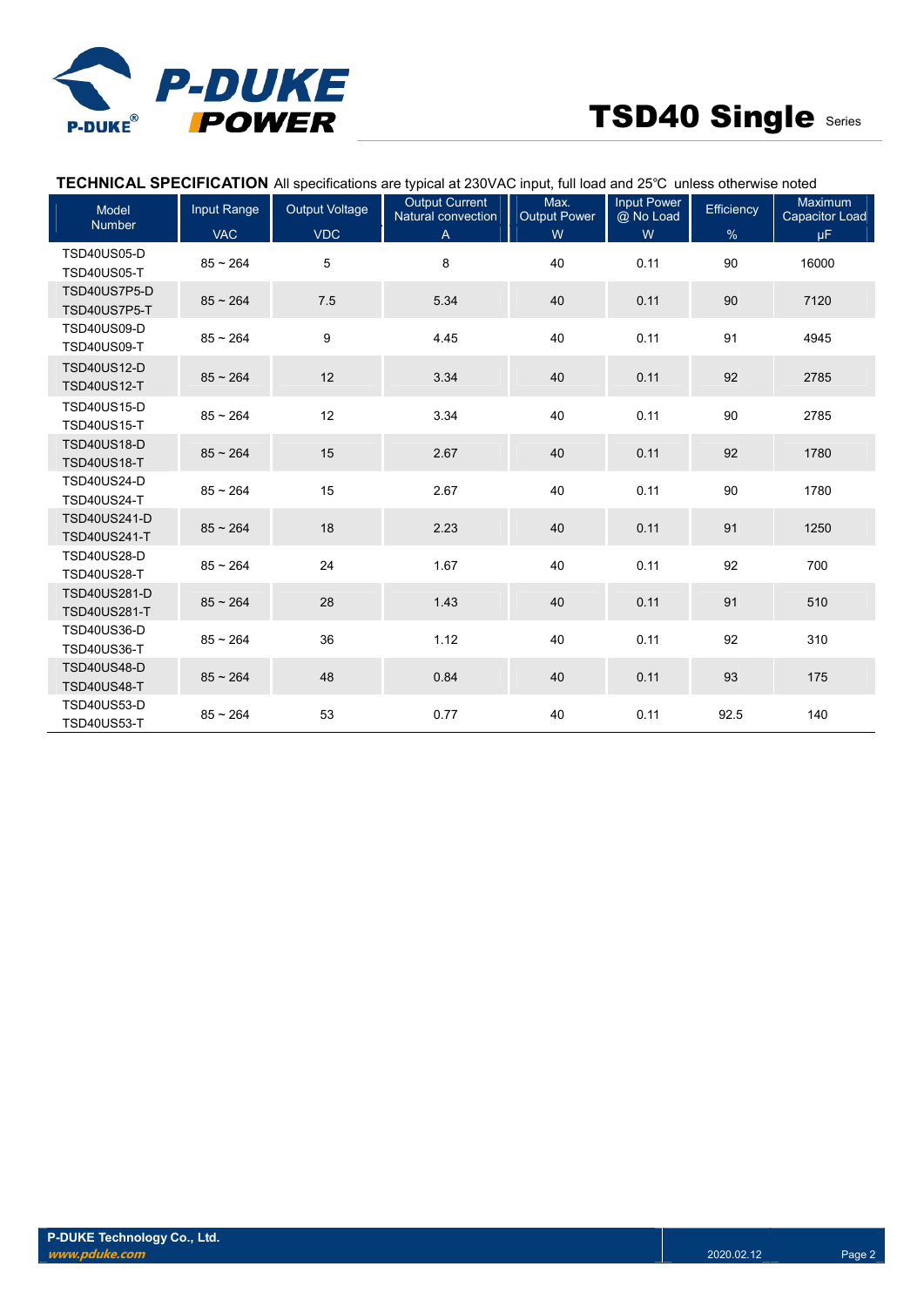

| <b>INPUT SPECIFICATIONS</b>   |                                   |                |      |      |               |             |
|-------------------------------|-----------------------------------|----------------|------|------|---------------|-------------|
| <b>Parameter</b>              | <b>Conditions</b>                 |                | Min. | Typ. | Max.          | <b>Unit</b> |
| Operating input voltage range | AC input                          |                | 85   |      | 264           | <b>VAC</b>  |
|                               | DC input                          |                | 120  |      | 370           | <b>VDC</b>  |
| Input frequency               | AC input                          |                | 47   |      | 63            | Hz          |
| Input current                 | 100VAC and Full Load              |                |      |      | 1.0           | A           |
|                               | 240VAC and Full Load              |                |      |      | 0.5           |             |
| No load input power           | 230VAC                            | Connector type |      | 0.15 |               | Watts       |
|                               |                                   | Pin type       |      | 0.11 |               |             |
| Leakage current               | 264VAC                            |                |      | 75   |               | μA          |
| Start up time                 |                                   |                |      |      | 1000          | ms          |
| Rise time                     |                                   |                |      | 20   |               | ms          |
| Hold up time                  | 115VAC and Full Load              |                |      | 25   |               | ms          |
| Input inrush current          | 230VAC                            |                |      | 60   |               | A           |
| Input protection              | Internal fuse in line and neutral |                |      |      | T3.15A/250VAC |             |

| <b>OUTPUT SPECIFICATIONS</b> |                                                 |                                                 |         |      |                                 |               |
|------------------------------|-------------------------------------------------|-------------------------------------------------|---------|------|---------------------------------|---------------|
| <b>Parameter</b>             | <b>Conditions</b>                               |                                                 |         | Typ. | Max.                            | Unit          |
| Output power                 |                                                 |                                                 |         |      | 40                              | Watts         |
| Initial set voltage accuracy | 230VAC and Full Load                            |                                                 | $-1.0$  |      | $+1.0$                          | $\frac{0}{0}$ |
| Line regulation              | Low Line to High Line at Full Load              |                                                 | $-0.2$  |      | $+0.2$                          | $\frac{0}{0}$ |
| Load regulation              | No Load to Full Load                            | 5Vout                                           | $-0.7$  |      | $+0.7$                          |               |
|                              |                                                 | <b>Others</b>                                   | $-0.5$  |      | $+0.5$                          | $\frac{0}{0}$ |
|                              | 10% Load to 90% Load                            | 5Vout                                           | $-0.6$  |      | $+0.6$                          |               |
|                              |                                                 | <b>Others</b>                                   | $-0.4$  |      | $+0.4$                          |               |
| Voltage adjustability        | Connector type                                  | 53Vout                                          | $-20$   |      | $+10$                           |               |
|                              |                                                 | <b>Others</b>                                   | $-10$   |      | $+10$                           | $\frac{0}{0}$ |
|                              | Pin type                                        |                                                 | $-10$   |      | $+10$                           |               |
| Minimum load                 |                                                 |                                                 |         | 0    |                                 | $\frac{0}{0}$ |
| Ripple and noise             | Measured by 20MHz bandwidth                     |                                                 |         |      |                                 |               |
|                              | With a 10µF/25V 1206 X7R MLCC                   | 5Vout, 7.5Vout, 9Vout<br>12Vout, 15Vout, 18Vout | 75      |      | mVp-p                           |               |
|                              | With a 1µF/50V 1206 X7R MLCC                    | 24Vout, 28Vout, 36Vout                          |         | 75   |                                 |               |
|                              | With a 0.1µF/100V 1206 X7R MLCC                 | 48Vout, 53Vout                                  |         | 150  |                                 |               |
| Temperature coefficient      |                                                 |                                                 | $-0.02$ |      | $+0.02$                         | $\%$ /°C      |
| Transient response           | Load step from $50 \sim 75\%$ change at 2.5A/us | Peak deviation                                  |         |      | 3                               | % Vout        |
|                              |                                                 | Recovery time                                   |         | 600  |                                 | μs            |
| Over voltage protection      | % of Vout(nom); Latch mode                      |                                                 | 125     |      | 140                             | $\frac{0}{0}$ |
| Over load protection         | % of lout rated; Hiccup mode                    |                                                 |         | 145  |                                 | $\frac{0}{0}$ |
| Short circuit protection     |                                                 |                                                 |         |      | Continuous, automatics recovery |               |

| <b>GENERAL SPECIFICATIONS</b> |                                |                                           |              |      |                   |                     |
|-------------------------------|--------------------------------|-------------------------------------------|--------------|------|-------------------|---------------------|
| <b>Parameter</b>              | <b>Conditions</b>              |                                           | Min.         | Typ. | Max.              | Unit                |
| Isolation voltage             | minute (Reinforced insulation) | Input to Output<br>Input (Output) to F.G. | 3000<br>2500 |      |                   | <b>VAC</b>          |
| Isolation resistance          | 500VDC                         |                                           | 0.1          |      |                   | $G\Omega$           |
| Switching frequency           | 230VAC                         | 5Vout                                     |              | 70   |                   | kHz                 |
|                               |                                | Others                                    |              | 120  |                   |                     |
| Safety approvals (Pending)    |                                |                                           |              |      | IEC/EN/UL 62368-1 |                     |
| Weight                        |                                | Connector type                            |              |      |                   | 295g (10.41oz)      |
|                               |                                | Pin type                                  |              |      |                   | 265g (9.35oz)       |
| <b>MTBF</b>                   | MIL-HDBK-217F, Full load       |                                           |              |      |                   | 1.257 x 10 $^6$ hrs |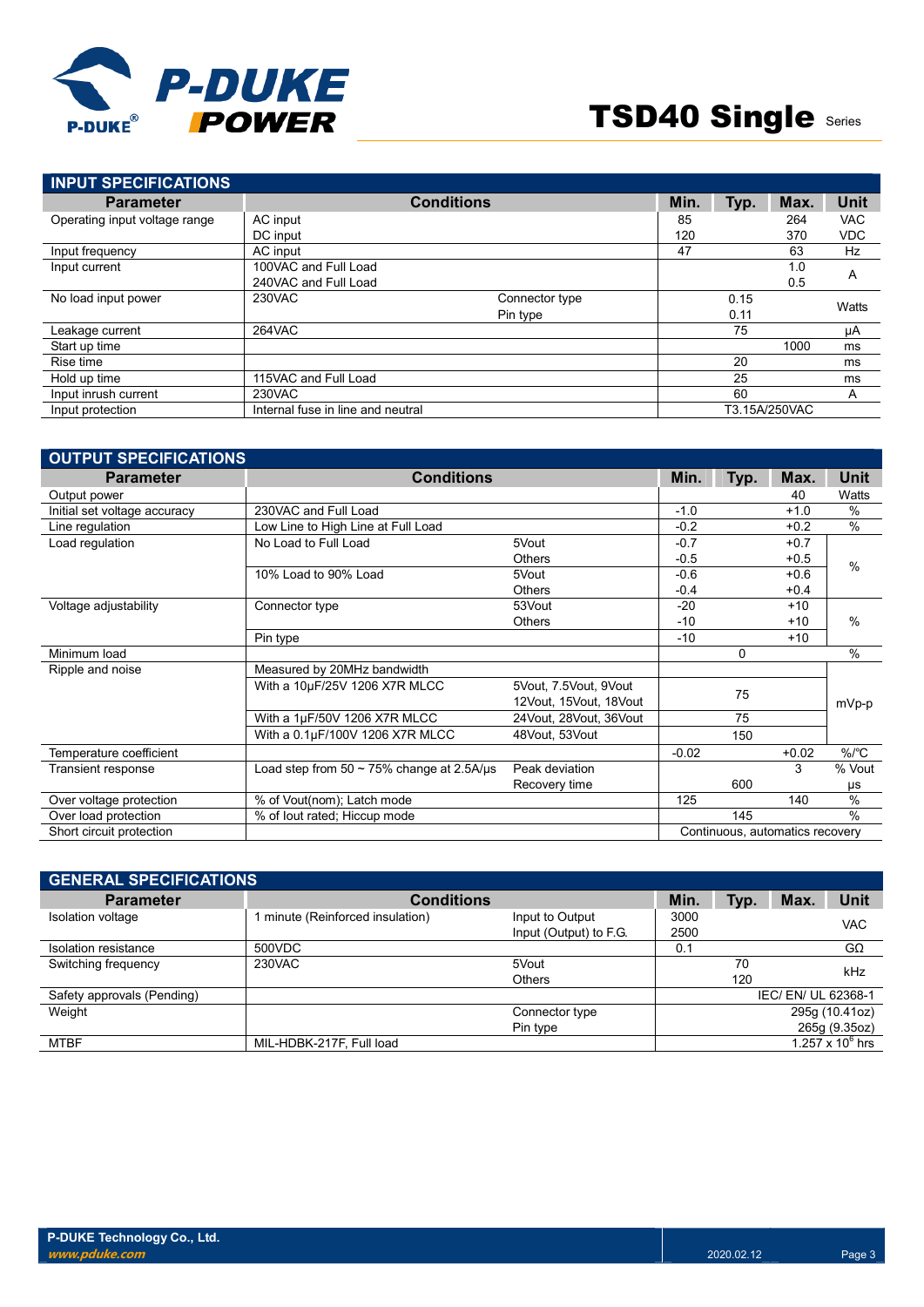

| <b>ENVIRONMENTAL SPECIFICATIONS</b> |                    |               |       |      |            |               |  |
|-------------------------------------|--------------------|---------------|-------|------|------------|---------------|--|
| <b>Parameter</b>                    | <b>Conditions</b>  |               |       | Typ. | <b>Max</b> | Unit          |  |
| Operating ambient temperature       | Natural convection | With derating | -40   |      | $+85$      | °C            |  |
| Storage temperature range           |                    |               | $-40$ |      | $+85$      | °C            |  |
| Operating altitude                  |                    |               |       |      | 5000       | m             |  |
| Shock                               |                    |               |       |      |            | IEC60068-2-27 |  |
| Vibration                           |                    |               |       |      |            | IEC60068-2-6  |  |
| Relative humidity                   | Non-condensing     |               |       |      |            | 5% to 95% RH  |  |
|                                     |                    |               |       |      |            |               |  |

| <b>EMC SPECIFICATIONS</b>      |                         |                                                              |           |                  |
|--------------------------------|-------------------------|--------------------------------------------------------------|-----------|------------------|
| <b>Parameter</b>               |                         | <b>Conditions</b>                                            | Level     |                  |
| EMI                            | EN55032 and FCC Part 15 |                                                              | Conducted | Class B          |
|                                |                         |                                                              | Radiated  | Class B          |
|                                |                         | External components may be required for class I application. |           |                  |
| Harmonic currents              | EN61000-3-2             | Full Load                                                    |           | Class A          |
| Voltage flicker                | EN61000-3-3             |                                                              |           |                  |
| <b>EMS</b>                     | EN55024                 |                                                              |           |                  |
| <b>ESD</b>                     | EN61000-4-2             | Air ± 15kV and Contact ± 6kV                                 |           | Perf. Criteria A |
| Radiated immunity              | EN61000-4-3             | $20$ V/m                                                     |           | Perf. Criteria A |
| <b>Fast transient</b>          | EN61000-4-4             | $±$ 4kV                                                      |           | Perf. Criteria A |
| Surge                          | EN61000-4-5             | DM $\pm$ 2kV and CM $\pm$ 4kV                                |           | Perf. Criteria A |
| Conducted immunity             | EN61000-4-6             | 20 Vr.m.s                                                    |           | Perf. Criteria A |
| Power frequency magnetic field | EN61000-4-8             | $100$ A/m                                                    |           | Perf. Criteria A |
| Dip and interruptions          | EN61000-4-11            |                                                              |           |                  |

# **CHARACTERISTIC CURVE**





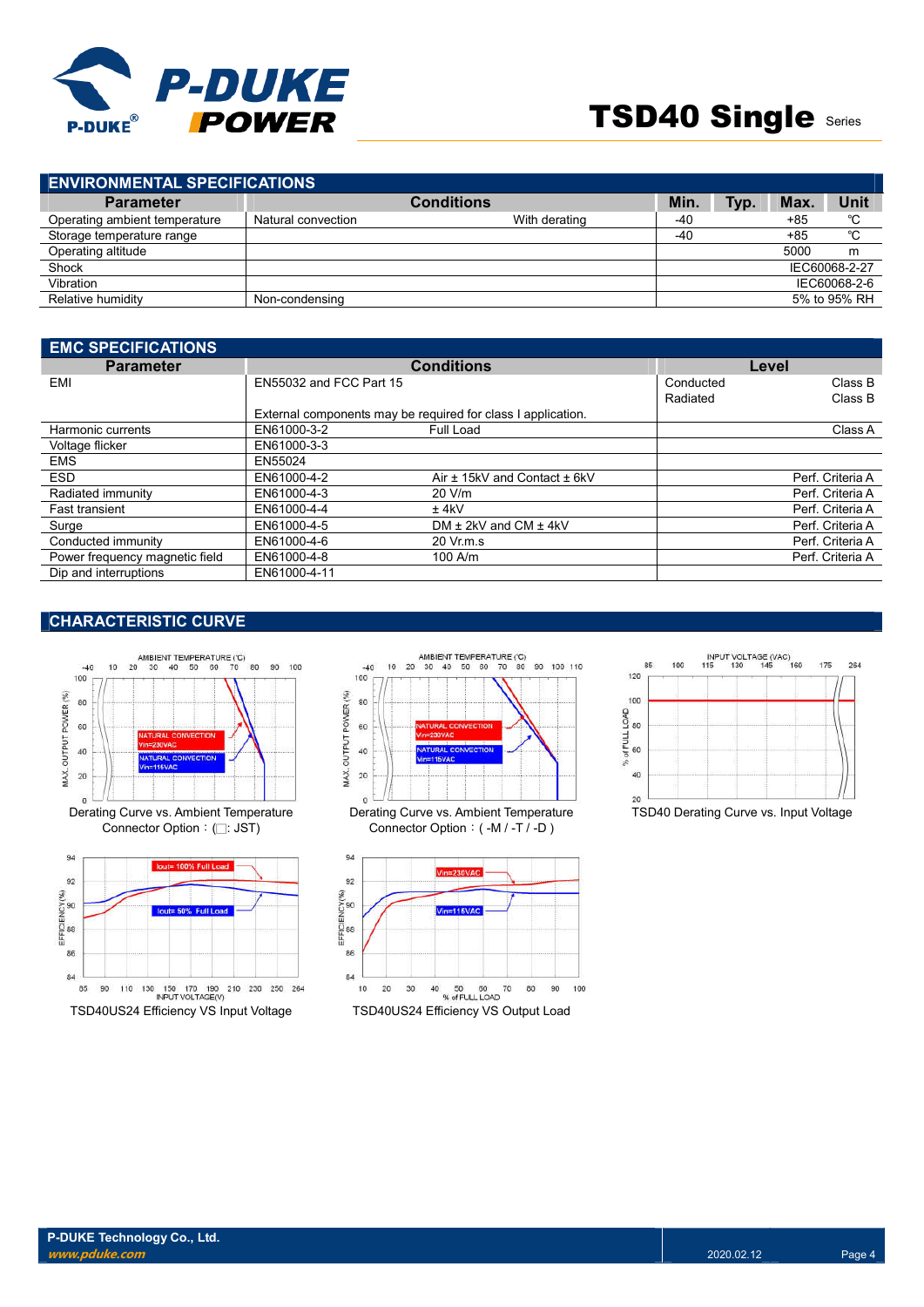

## **MECHANICAL DRAWING**







**ROTTOM VIEW** 

| <b>PIN</b> | <b>SINGLE</b>       | <b>DIAMETER</b> |
|------------|---------------------|-----------------|
|            | Neutral             | $0.08$ Inch     |
| 2          | $0.08$ Inch<br>Line |                 |
| 3          | PF                  | $0.08$ Inch     |
|            | Trim                | $0.04$ Inch     |
| 5          | -Vout               | $0.08$ Inch     |
|            | $+V$ out            | $0.08$ Inch     |

#### **FOR CLASS II: (TSD40USXXB-D)**

| PIN | <b>SINGLE</b>       | <b>DIAMETER</b> |
|-----|---------------------|-----------------|
|     | Neutral             | 0.08 Inch       |
| 2   | $0.08$ Inch<br>Line |                 |
| 3   | No Pin              | No Pin          |
|     | Trim                | $0.04$ Inch     |
| 5   | -Vout               | $0.08$ Inch     |
| ิค  | $+V$ out            | $0.08$ Inch     |

#### **EXTERNAL OUTPUT TRIMMING**

Output can be externally trimmed by using the method shown below.



1. All dimensions in inch [mm] 2. Tolerance :x.xx±0.02 [x.x±0.5] x.xxx±0.010 [x.xx±0.25]

### **RECOMMENDED PAD LAYOUT**

TSD –**D** Pin type



1.All dimensions in inch[mm] Pad size(lead free recommended) Through hole 4:Φ0.051[1.30] Through hole 1.2.3.5.6:Φ0.091[2.30] Through hole of mounting:Φ0.126[3.20] Top view pad 4:Φ0.064[1.63] Top view pad 1.2.3.5.6:Φ0.113[2.88] Top view pad of mounting:Φ0.157[4.00] Bottom view pad 4:Φ0.102[2.60] Bottom view pad 1.2.3.5.6:Φ0.181[4.60] Bottom view pad of mounting:Φ0.252[6.40] 2.The screw locked torque: MAX 3.5Kgf.cm/0.34N.m